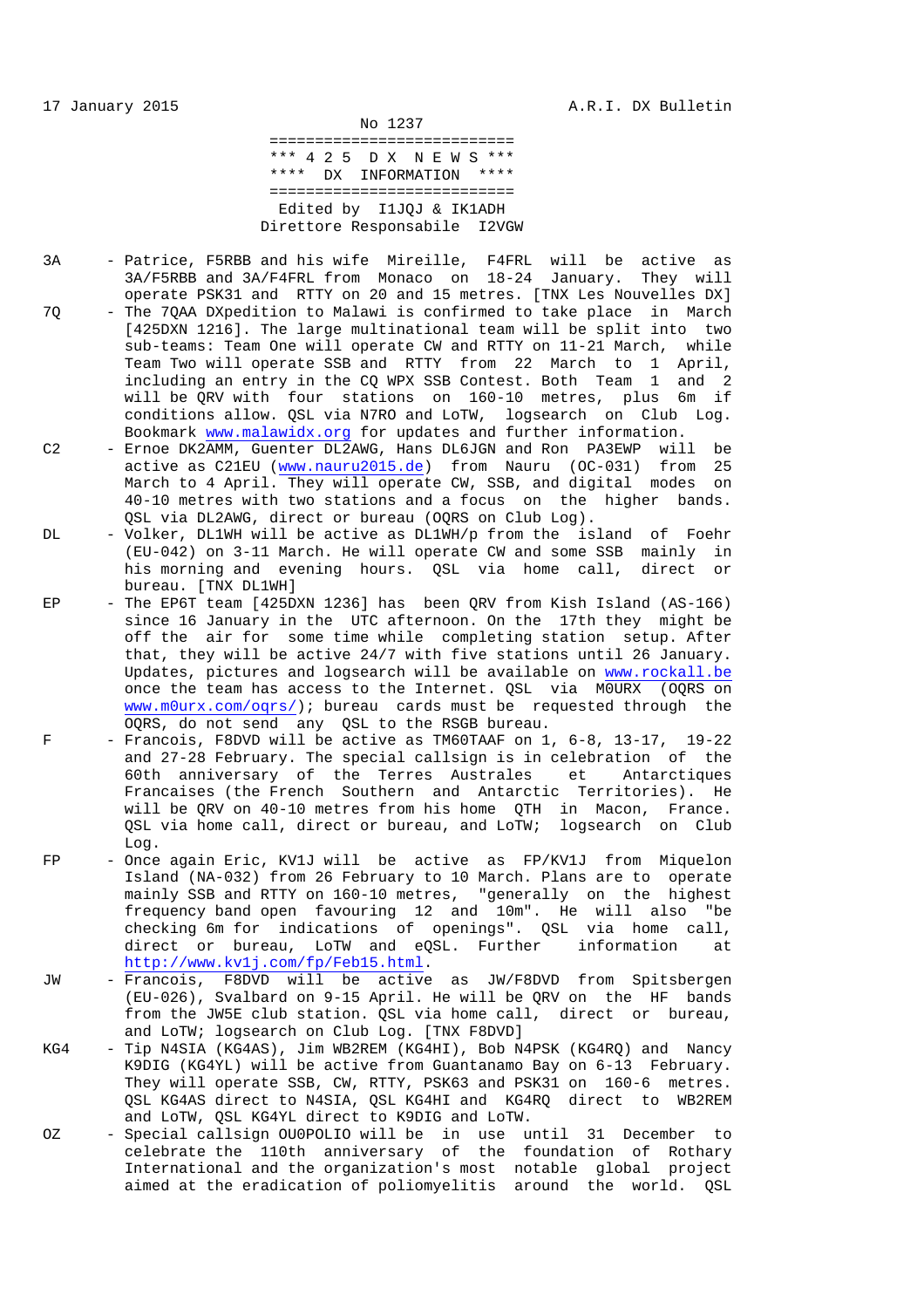via OZ1ACB, direct or bureau.

- V6 Madison, W5MJ will be active as V63MJ from Kosrae Island (OC-059), Micronesia on 16-24 February. He will operate CW only on 160-10 metres. QSL direct to M0URX (bureau cards must be requested through the OQRS). [TNX M0URX]
- V6 Taka, JA8COE will be active as V63CO from Falalop, Ulithi Atoll (OC-078), Micronesia on 2-5 March. QSL via JA8COE, direct only (logsearch and OQRS on Club Log). He has a blog at http://blog.goo.ne.jp/takaja8coe.
- T32 Dick, AD7AF will be active as T32RL from Kiritimati/Christmas Island (OC-024), East Kiribati from 22 January to 9 February. He will operate CW, SSB and a little RTTY on 160-10 metres. QSL direct to home call and LoTW; logsearch on Club Log. [TNX The Daily DX]
- YB Look for Din, YB8RW/p (QSL via home call, see qrz.com for the link to Club Log's OQRS) and Sisca, YB8RXA/p (QSL via W2FB) to be active from Mantehage Island (OC-236) on 20-24 January. [TNX rsgbiota.org]
- YB Look for YC8ROP/p to be active from Bukide Island (OC-210) on 22-24 January. QSL via W2FB. [TNX rsgbiota.org]
- W Gene, WI7N will be active holiday style as WI7N/4 from Dauphin Island (NA-213) on 26-28 January. It will be "a casual operation" with main activity during his evening hours. QSL via WI7N, direct or bureau, and LoTW. [TNX rsgbiota.org]
- XW John, KB4FB is active as XW4FB from Vientiane, Laos until 12 February. QSL via home call; all contacts will be uploaded to LoTW in March.
- ZF Col, MM0NDX will be active holiday style as ZF2CI from the Cayman Islands (NA-016) from 25 April to 2 May. He will operate SSB only on 160-10 metres. His main QTH will be on Grand Cayman, but he will also be active as ZF8/ZF2CI from Little Cayman and ZF9/ZF2CI from Cayman Brac (on 29 April and 1 May). QSL via IW7EGQ. [TNX DX World]

CARIBBEAN TOUR ---> SP3CFM, SP3IPB, SP7TF, SP7VC, SQ7OYL and K2RPF will be sailing around the Caribbean between 24 January and 14 February. They plan to stop and be QRV from several islands: 24-26 January Martinique (NA-107) FM/home calls 27 Jan-3 Feb St. Lucia (NA-108) J6/home calls 4-5 February St. Vincent (NA-109) J8/home calls 6-7 February Grenada (NA-024) J3/home calls 7-8 February Carriacou (NA-147) J3/home calls 8-9 February Union (NA-025) J8/home calls 13-14 February Martinique (NA-107) FM/home calls Plans are to operate SSB, CW and digital modes on 160-10 metres. QSL via home calls. They have a website at http://expedition.sp7vc.pl/.

> =========================== \*\*\* 4 2 5 D X N E W S \*\*\* \*\*\*\* GOOD TO KNOW ... \*\*\*\* =========================== Edited by I1JQJ & IK1ADH Direttore Responsabile I2VGW

INTREPID SPIRIT AWARD ---> The Intrepid-DX Group (www.intrepid-dx.com) is pleased to announce the recipient of the 3rd annual Intrepid Spirit Award, made in memory of James McLaughlin, WA2EWE/T6AF (killed in Kabul Afghanistan, on 27 April 2011). This year's award goes to Dmitri Zhikharev, RA9USU to recognize his "outstanding efforts to activate Yemen from 2012 through 2014 as 7O6T and 7O2A. Dmitri is largely responsible for fulfilling the need for 7O contacts since 2012. Yemen is a place of much uncertainty and danger. We recognize Dmitri's unselfish acts to activate this challenging and much needed entity". The award will be presented at the International DX Convention, Visalia (CA) on 18 April. [TNX N6PSE]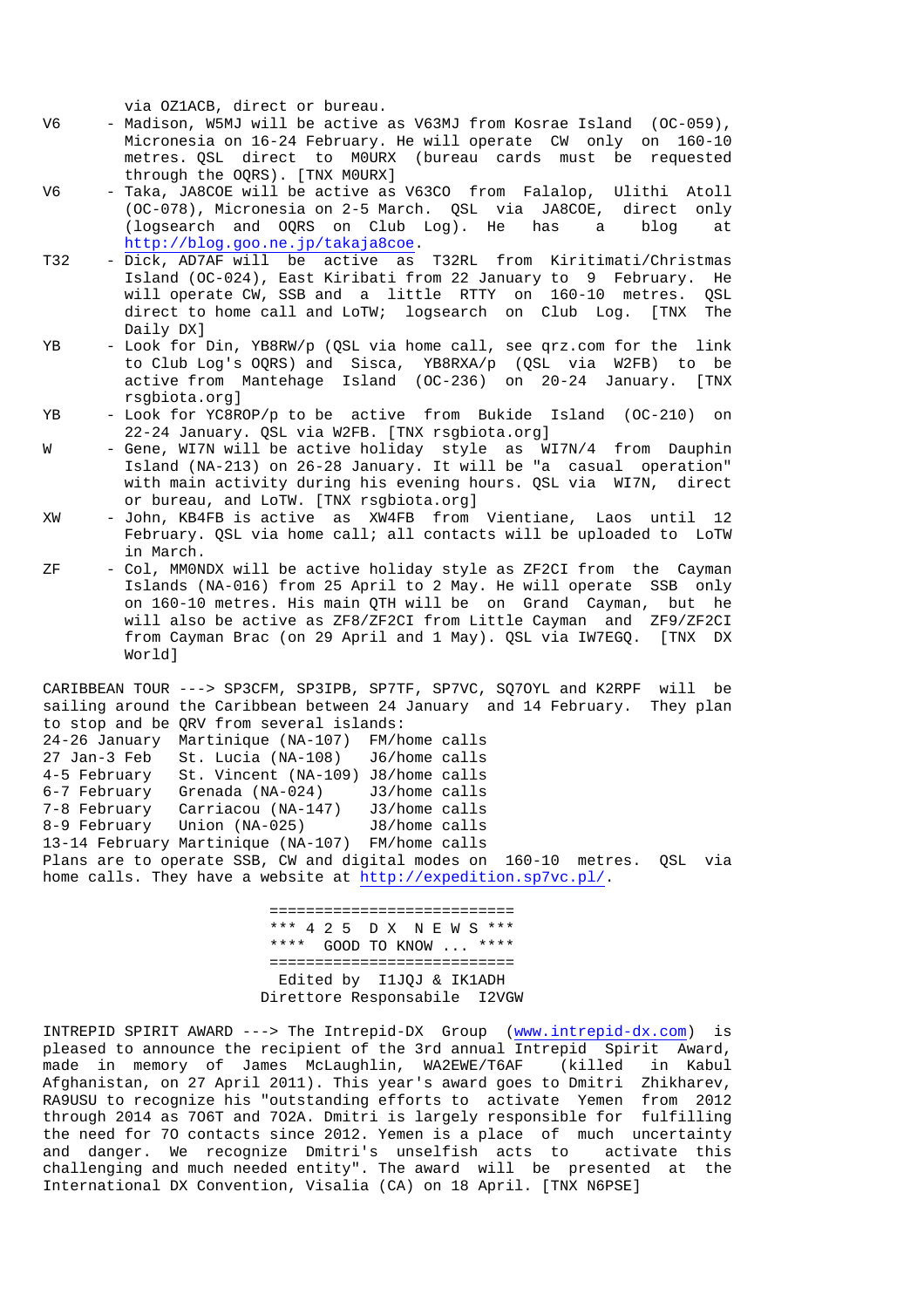NEW DXER'S HANDBOOK ---> Four years ago Bryce Anderson, K7UA wrote a series of short articles for his local DX club that came together as the "New DXer's Handbook". The second edition, revised and updated, is now available for free download at www.k7ua.com. It is a concise guide (41 pages and nine chapters) that covers the various aspects of DXing; the translations into Greek, Polish, Portuguese and Russian will be available on Bryce's website when they are completed. [TNX K7UA]

SWODXA DX DINNER ---> The SouthWest Ohio DX Association (SWODXA) has announced that "C82DX Plan, Plan, and Plan again, Murphy still makes a visit!" will be the keynote topic for their 30th annual DX dinner. The dinner, held in conjunction with the 2015 Dayton Hamvention, will be on Friday, 15 May at the Marriott Hotel in Dayton. Co-leaders and CQ DX Hall of Famers Don Greenbaum, N1DG and Tom Harrell, N4XP will be the presenters. For more information and to order dinner tickets, please visit www.swodxaevents.org. [TNX W8GEX]

VK0EK ---> Dave Lloyd, K3EL has been appointed as the Radio Team Leader for the November-December expedition to Heard Island [425DXN 1236]: "Dave is leading the radio team to define the requirements and make preparations for the operation, and he will be the manager of the radio operations on Heard Island". The Diablo DXers, a coalition of local San Francisco Bay Area DX club members led by co-organizer Rich, KY6R, will carry out the QSL service for VK0EK. The team will implement a variety of innovations, which will be documented on the QSL and LOG pages of www.vk0ek.org in the near future.

----------------------------------------------------------------------------

QSLs received direct or through managers: 3A2MW, 3D2FJ, 3D2RA, 3W7CW, 4L1MA, 4O7VB, 4U1ITU, 4W/K7CO, 4W/N1YC, 5H1KR (AF-032), 5V7TH, 5W0AG, 7O2A, 9M8YY, 9Z4AM, A45XR, A71BX, B9/BY9GA, C21GC, C6ADX, C6ATS, CE0Z/UA4WHX, CN2AA, CY0P, E30FB, E40VB, E51CDW, EG2INT (EU-134), EJ0PL (EU-007), EJ1Y (EU-007), ER3MM, ES5JR, EW8DZ, EX/UA4WHX, EX8MLE, EY8/UA4WHX, FK8IK, FR/OK2KG, FS/K9EL, H44S, HC8ART, HK3W, J6/DL7VOG, J79L, J87GU, JY9FC, LU1YT, LX1EA, OZ0IL, PJ7PK (NA-247), PQ5M (SA-027), RU6DX/P (EU-185), S01WS, S79VR, SU9VB, T30D, TM1BIG (EU-107), TY1AA, UN/UA4WHX, V5/DL3DXX, V63CX, V6T (OC-132), VK9DLX, VK9LM, VK9NT, VK9XSP, VP5/G3SWH, VP8AIB/100, VP8LP/100, VQ9XR, VR2XAN, VU4CB (AS-033), XR2T (SA-086), XW3DT,YB4IR/5 (OC-122), YB4IR/8 (OC-222), YB8/DL3KZA, YB8RW/p (OC-208, OC-210, OC-213, OC-222), YB8V (OC-157), ZA/UA4WHX, ZD7DC, ZK3E, ZK3Q, ZS8C.

\*\*\*\*\*\*\*\*\*\*\*\*\*\*\*\*\*\*\*\*\*\*\*\*\*\*\*\*\*\*\*\*\*\*\*\*\*\*\*\*\*\*\*\*\*\*\*\*\*\*\*\*\*\*\*\*\*\*\*\*\*\*\*\*\*\*\*\*\*\*\*\*\*\*\*\*

 425 DX NEWS HOME PAGE: http://www.425dxn.org 425 DX NEWS MAGAZINE: http://www.425dxn.org/monthly

\*\*\*\*\*\*\*\*\*\*\*\*\*\*\*\*\*\*\*\*\*\*\*\*\*\*\*\*\*\*\*\*\*\*\*\*\*\*\*\*\*\*\*\*\*\*\*\*\*\*\*\*\*\*\*\*\*\*\*\*\*\*\*\*\*\*\*\*\*\*\*\*\*\*\*\*

 425 DX News is a free of charge weekly bulletin edited by Mauro Pregliasco, I1JQJ and Valeria Pregliasco, IK1ADH

 Its contents may be used, reproduced and distributed in part or full provided that "425 DX News" or "425DXN" receive proper credit

 Contributors are invited to send their DX information to Mauro Pregliasco, I1JQJ (425dxn@alice.it) The deadline is 12 UTC on Fridays

\*\*\*\*\*\*\*\*\*\*\*\*\*\*\*\*\*\*\*\*\*\*\*\*\*\*\*\*\*\*\*\*\*\*\*\*\*\*\*\*\*\*\*\*\*\*\*\*\*\*\*\*\*\*\*\*\*\*\*\*\*\*\*\*\*\*\*\*\*\*\*\*\*\*\*\*

 Direttore Responsabile Gabriele Villa, I2VGW